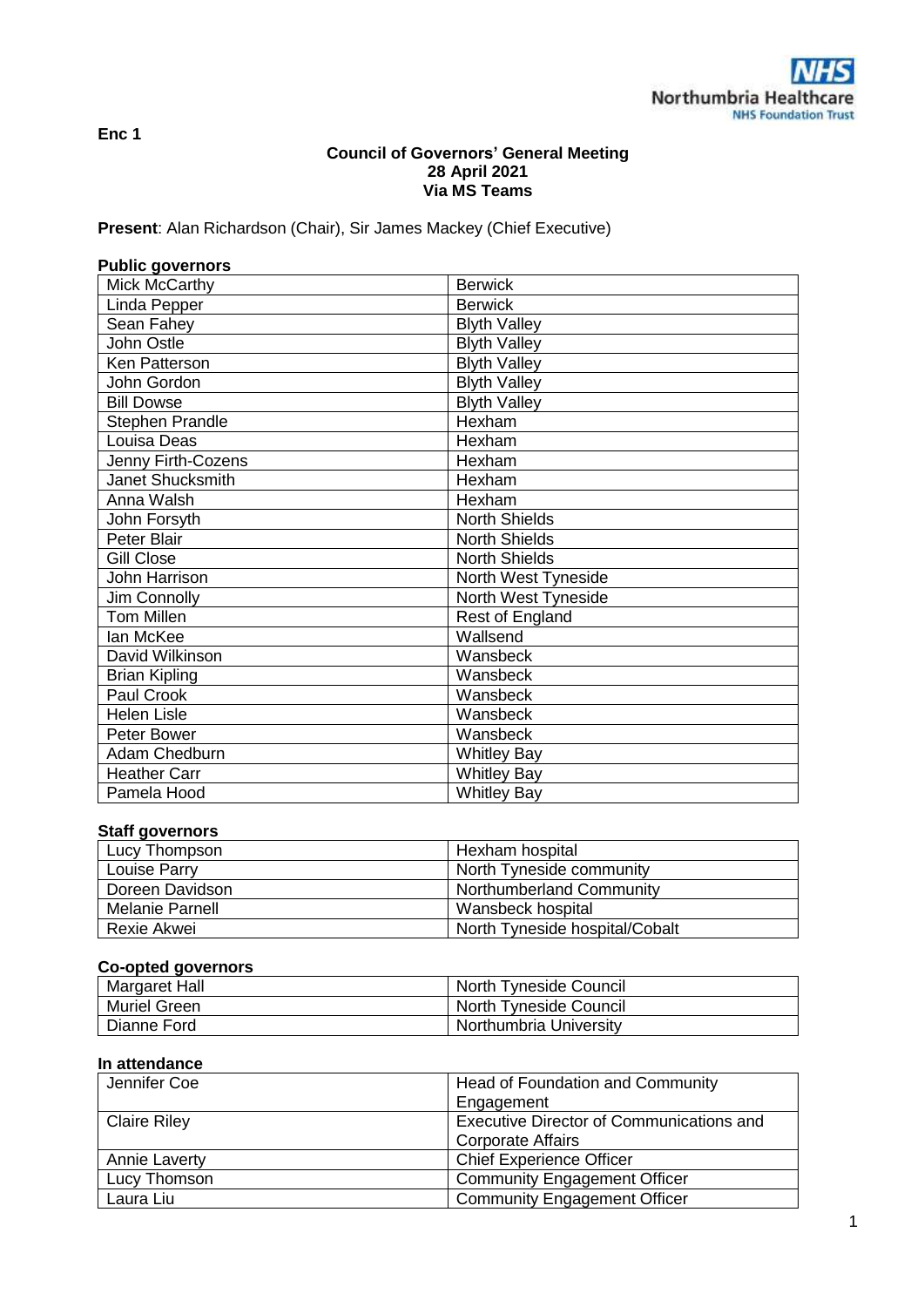| <b>Martin Knowles</b>  | Non-Executive Director                       |
|------------------------|----------------------------------------------|
| Moira Davison          | Non-Executive Director                       |
| <b>Bernie McCardle</b> | Non-Executive Director                       |
| Andrew Besford         | Non-Executive Director                       |
| Malcom Page            | Non-Executive Director                       |
| Prof Sir Alan Craft    | Non-Executive Director                       |
| Jeremy Rushmer         | <b>Executive Medical Director</b>            |
| Laura Olsson           | <b>Company Secretary</b>                     |
| Birju Bartoli          | Executive Director of Performance and        |
|                        | Improvement                                  |
| <b>Marion Dickson</b>  | Executive Director of Nursing, Midwifery and |
|                        | <b>AHPs</b>                                  |
| Alistair Blair         | <b>Medical Director</b>                      |

## **01/04/2021 Welcome, apologies for absence and declarations of interest**

Alan Richardson, Chair, welcomed everyone to April's general meeting. There were no declarations of interest.

### **Apologies** for absence were received from:

| <b>Ruth Connorton</b> | <b>Non-Executive Director</b>           |
|-----------------------|-----------------------------------------|
| Isobel Kerrigan       | Blyth Valley public governor            |
| Peter Topping         | Hexham public governor                  |
| Ann Stringer          | Executive Director of HR and OD         |
| <b>Barry Allison</b>  | Berwick public governor                 |
| Anna Watson           | Northumberland community staff governor |
| Jackie Lackenby       | The Northumbria staff governor          |
| <b>Catherine Carr</b> | Berwick public governor                 |

## **02/04/2021 Non-executive directors' attendance**

Non-executive directors were acknowledged as in attendance including: Moira Davison, Martin Knowles, Andrew Besford, Bernie McCardle, Prof Sir Alan Craft and Malcolm Page.

## **03/04/2021 Approve the minutes of the council of governors' general meeting dated 27 January 2021 (Enc 1)**

The meeting minutes were approved as an accurate record of proceedings.

# **04/04/2021 Receive the minutes of the Board meeting held in public on 26 November 2020 (Enc 2)**

The meeting minutes were received by the council of governors.

## **05/04/2021 Matters arising**

There were no matters arising.

## **06/04/2020 Governors' questions on notice**

One question was received from Mick McCarthy, public governor for Berwick: it has been mentioned in the recent Berwick constituency meeting that there is a major review of community services provided by the Trust taking place.

1) What are the terms of reference and the membership of the review group.

2) Why has there been no information or involvement of members of the council of governors

representing the general public, staff, and key allies on this review of community services at the earliest possible stage.

Sir James Mackey, Chief Executive, responded that there is not a major review of community services taking place. There is lots of work happening in the community services business unit as there is across all of the Trust's business units where the appropriate governance structure is in place. A focus on out of hospital care, which includes community services, is a vital part of the Trust's five-year strategy, which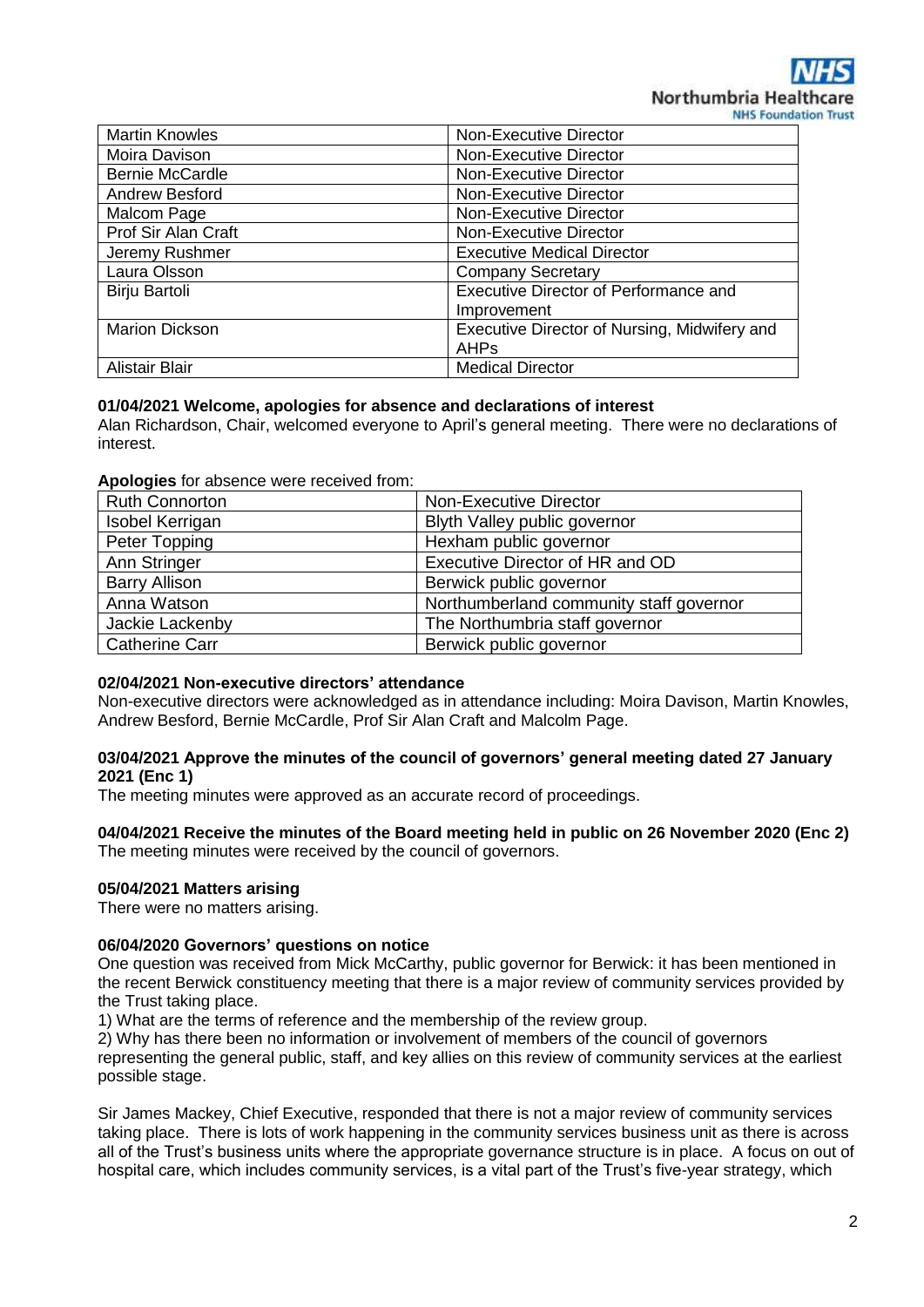governors have been kept abreast of, as well as other areas of our core business, through development and general meetings.

**07/04/2021 Receive the chief executive officer's performance and financial report – quarter four** Sir James Mackey, Chief Executive, provided an update on safety and quality priorities, Covid-19 (local and national picture), performance and finance, staff and patient experience, national issues and Trust priorities for the next three months and beyond.

Jim discussed the seven safety and quality priorities for 2020/21 and the progress made against each one. He talked to the slides on Covid-19 inpatient tests and confirmed that at the 23 April 2021 there were zero admitted patients with a positive lab confirmed test, however, bed occupancy was 94.1% at The Northumbria, with high numbers of admissions each day (120 on Monday 26 April 2021). Jim also discussed mortality rates and stated Covid-19 deaths had declined, having seen peaks in April 2020 and January 2021. Jim stated that hospitals do feel as if they are getting 'back to normal' but we must all be vigilant and continue to follow the guidance.

The key performance indicators show a strong performance and the Trust is in a good position to recover fully by winter. The picture is not the same across the country and there is a great deal of anxiety regionally and nationally. The Trust will be receiving extra funding as a 'lead provider' to support other trusts. We are currently exceeding 2019/20 volumes of day case surgery and have a good 18 weeks Referral to Treatment (RTT) performance (86% by the end of the month) and expect to be back to 92% by the end of the year. There has also been a strong cancer performance this quarter. The A&E four hour wait performance exceeded the target (96%) however, pressure is mounting on emergency departments and the Trust predicts 300 attendances over the bank holiday weekend.

Jim provided a summary of the financial position with the end of year audit now complete. The Trust is in a strong position but we are involved in a complex reimbursement mechanism that is challenging. For the first six months, the Trust balanced to break-even position plus £5.7m of loan covenant funding. In months 7-12 there was a planned deficit of £12m, which has now reduced to £2m and the balance should be funded at month 12. The Trust's position assumes funding of PPE factory, which is awaiting funding confirmation. Financial guidance has been received and we are working within the Integrated Care Partnership (ICP) to agree core funding and implementation of guidance, in particular the elective incentive scheme. At year-end, the Trust had a cash balance of £140m and has spent £59m against a forecast of £63m. In March 2021, the Trust completed a number of key transactions, including the purchase of the Seaton Delaval site, two new robots and a number of primary care premises. Jim discussed the Fleet VAT refund, which the Trust has been successful in claiming against HMRC for c.£11m for the period 2012 to 2017. A further claim was submitted in January 2021 for c.£12m and HMRC is currently validating the claim. At the 31 March, c.£8m has been passed on to other employing organisations and it is expected that c.£6m will be reimbursed, once the claim has been settled by HMRC. The Trust expects c.60% of the total claim to be reimbursed.

Patient experience has been very good overall in quarter four with 96% of inpatients, 95% of emergency care patients, 99% of outpatients and 98% of patients receiving day case care rating their experience as good, very good or excellent. Overall, Patient Perspective results for inpatients was 87%, outpatients 91% and emergency care 86%, all of which sit comfortably within the top 20% threshold, when compared with national data.

The 2020 Staff Survey results showed that the Trust had the highest completion rate in the NHS (80%) with 84% of staff recommending the organisation as a place to work, 87% happy with the standard of care provided and 91% of staff saying that the care of patients / service users is the organisation's top priority. The results matched our 2019 performance and we were the best performing acute organisation and the best in the NHS for staff engagement, staff morale and equality and diversity. Jim stated that huge credit needed to go to our committed, compassionate and resilient teams.

Jim concluded by telling governors that we need to remain vigilant and maintain our 'Covid discipline' given the data and trends we are seeing at present. The Trust's focus is on restoring, rebuilding and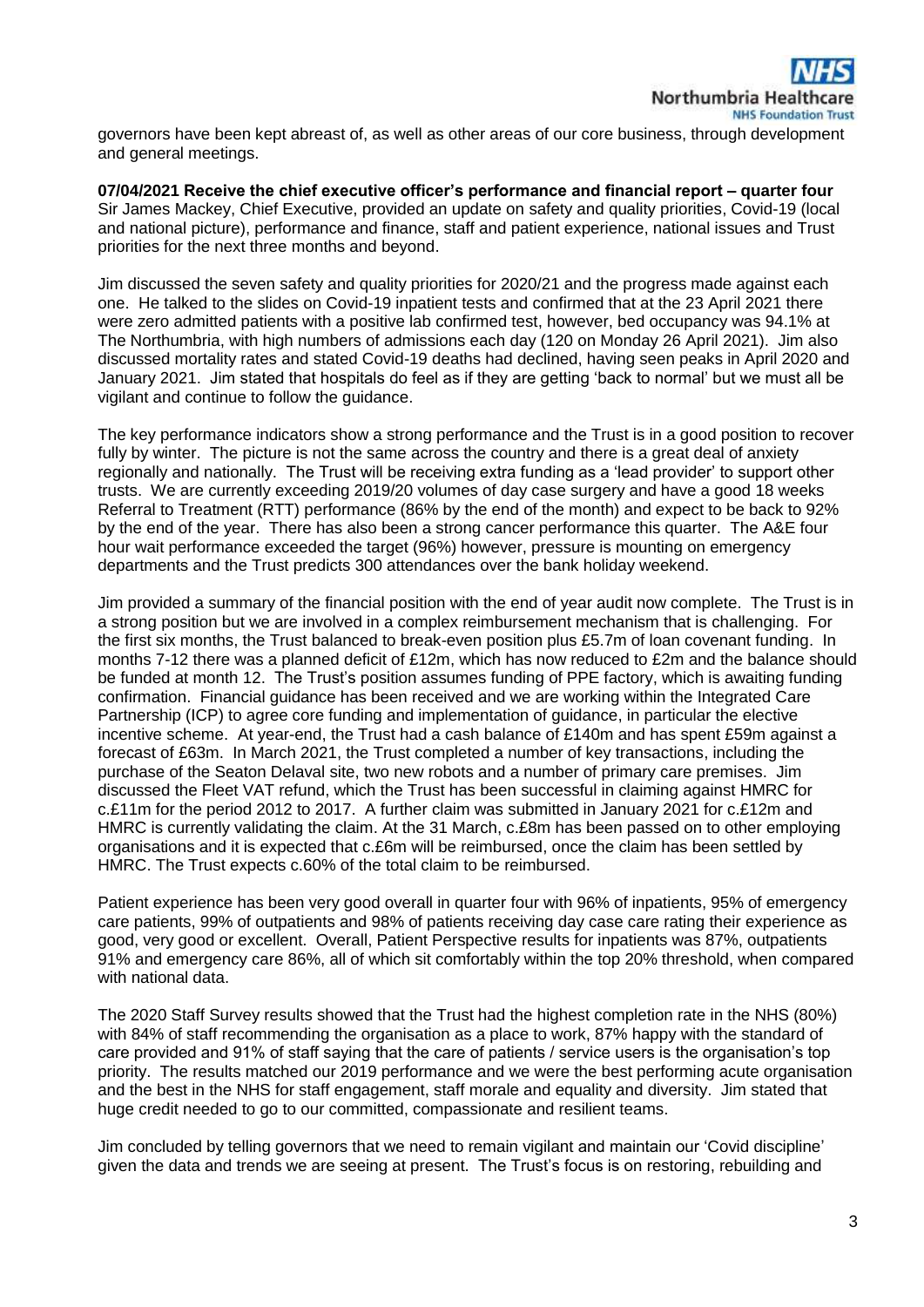transforming and the Board and clinical teams are already planning for winter and further into the future. We must all remember that our primary goal is to support patients, citizens and staff.

John Ostle, public governor for Blyth Valley, asked if having £140m in the bank will affect the money coming in from the government. Jim responded that it is a live risk and the Trust has struggled to get money from the centre, which has been going to other areas. We need to stay alert – the elective accelerator is a test for us to show what we can do.

Peter Bower, public governor for Wansbeck, asked whether legislation could protect the Trust from the government clawing back any surplus we have. Jim stated that they shouldn't take cash back but they could claim a dividend or take it in different ways. Good performers should be rewarded and not penalised. Jim reassured governors that it would be an exceptional case if the government did take money and papers would need to be laid before parliament for this to happen.

Ken Patterson, public governor for Blyth Valley, asked why the Trust wanted to purchase primary care premises. Jim responded that we wanted to encourage closer working between primary and secondary care.

### **08/04/2021 Planning**

Sir James Mackey, Chief Executive, provided a planning update and began by stating that the planning process this year is like nothing we've seen before with no national planning process in place, the Trust is required to submit an Integrated Care System (ICS) plan only. Recovery and restoration, health and wellbeing of staff and inequalities feature heavily in the national guidance. The Trust has agreed to have a 'normal' business plan, which delivers on key business unit and corporate objectives in line with the Trust's five-year strategy and also meets national planning guidance and our performance and activity requirements.

Jim outlined a number of key strategic signals for the year ahead, some of the areas of focus, such as the remedial works at The Northumbria and the PPE factory and some tricky areas, such as Rothbury, the 'sealing' of The Northumbria, the Northumberland County Council partnership agreement and winter 2021/22.

In his summary, Jim talked about the amount of work the Trust needs to do over the coming year, with some challenging areas. We need to ensure we keep influencing the wider system and national bodies and stay ahead of the changing context externally, where we need to play our part but we also need to ensure we deliver our priorities. The Trust has started well on its recovery journey and the ICS plan will be submitted in line with national guidance and with a high-level business plan available for Trust purposes.

Margaret Hall, co-opted governor for North Tyneside Council, stated she was looking forward to what the ICS will mean for partnership working but queried the Trust's lead role and whether they will take account of all of the other partners, such as the local authority. Jim responded that it was a very exciting time for partnership working and there were key areas of work where all partners could make a difference, such as population health and tackling health inequalities.

John Ostle, public governor for Blyth Valley, commented on the success of the PPE factory and whether it can expand and produce high quality garments. Jim said he would like Sarah Rose to come and talk to governors about the PPE factory and its future plans, as she has some great ambitions.

Stephen Prandle, public governor for Hexham, asked for more information about the Northumberland County Council partnership agreement. Jim said governors will be able to have a full discussion on this at the single topic session that is planned in May.

#### **09/04/2021 Assurance questions to non-executive directors**

There were three assurance questions following the governors' pre-meet to discuss the quarter four performance and financial report.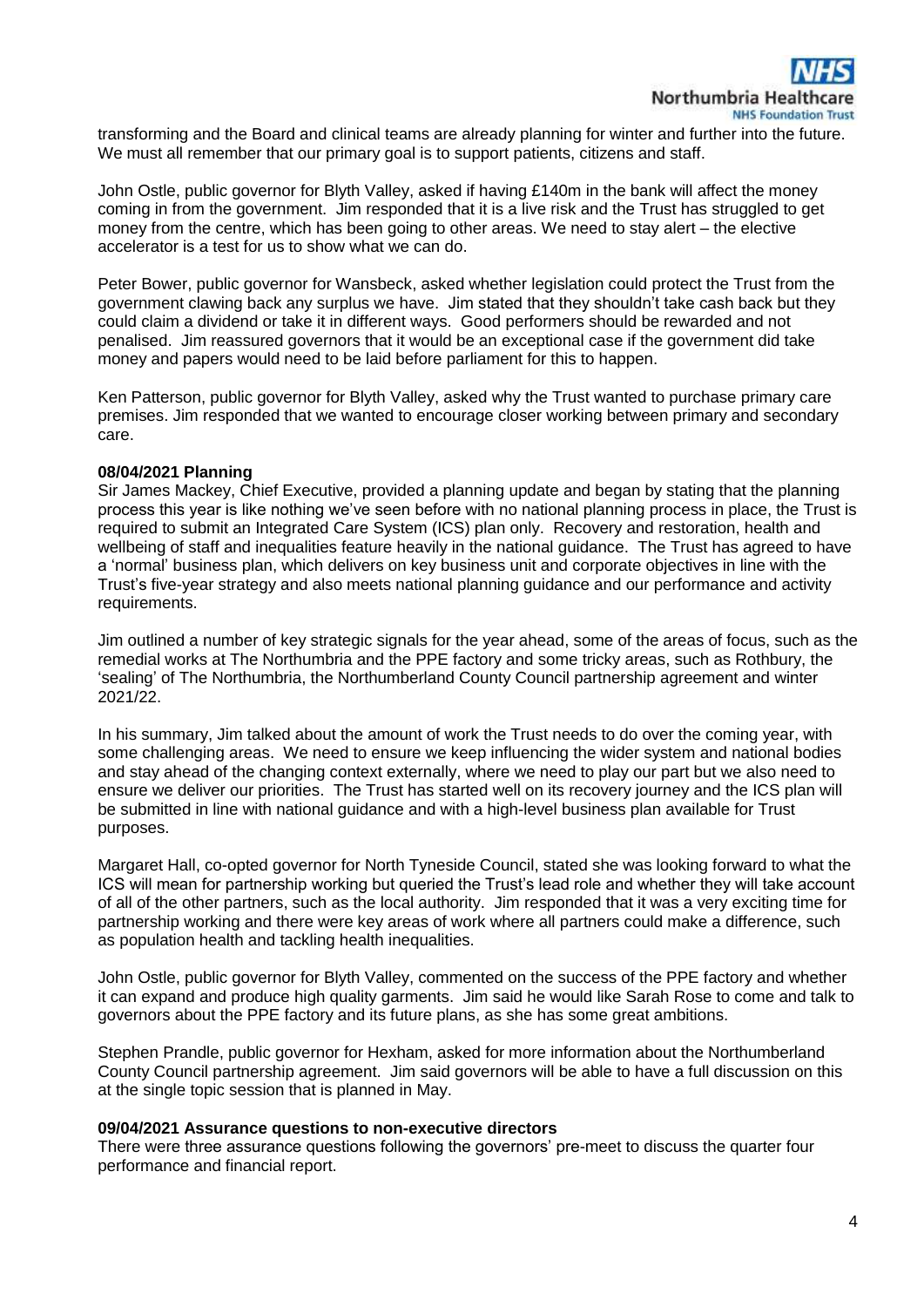1. Relating to Performance Priorities: 18-week RTT and 62-day cancer screening. Governors wanted to know that non-executive directors have sought assurance on (i) the target of 18 weeks RTT being met in the future and (ii) the fall in meeting cancer 62-day screening targets (from the high in January) can be reversed.

Martin Knowles, Non-Executive Director, responded that RTT and recovery of overall performance has been discussed and challenged regularly at Finance, Investment and Performance (FIP) Committee – including potential downside scenarios. The Trust is recovering well since full elective activity was returned (post pressure on staffing in critical care as a consequence of Covid). The Trust has shown improvement in its performance and is currently at 85.6% with a planned full recovery by October 2021. It should be noted that the waiting list is approx. 23,000. There is also a planned recovery of all over 52 week wait patients by September 2021.

Cancer screening is a measure that has always been difficult for the Trust to consistently meet as the number of cases treated is so low. The standard is 90% and routinely the patient number treated through the bowel screening route is much lower than ten patients, hence the difficulty in meeting the standard. For those patients that enter the service through this route, patients are 'tracked' in the same way that other cancer patients are tracked and followed up to ensure that they are receiving care in a timely manner.

2. Relating to Financial Performance: Governors noted the positive position in financial performance but sought assurance concerning the reliance on the PPE factory to deliver sound finances.

Martin Knowles stated that the Trust has an extremely strong financial position as evidenced by the cash position for the year. This represents the underlying financial strength of the Trust.

The reference to the PPE factory was the consequence of awaiting national funding, which was finally confirmed in month 12; in year the factory was in a breakeven position.

3. Long Covid: Can governors be assured that there will be widely available treatment for long Covid across the Trust.

Prof Sir Alan Craft, Non-Executive Director, responded that they have been kept appraised on the Covid-19 response throughout the pandemic through monthly updates at Safety and Quality Committee and Trust Board and are assured that the right approach is being taken. In order to provide further assurance, a 'learning from Covid' item will be presented at the Safety and Quality Committee in May.

Jeremy Rushmer, Executive Medical Director, stated that we have a regular long Covid clinic run by respiratory, which accepts referrals from GPs and hospital triage via the NHS referral app in the 'normal way'. This clinic has access to rehab/physio and psychology and we are currently looking at investment, as part of our business plan, to support all patients with persistent physical symptoms. We have agreed with Clinical Commissioning Groups (CCGs) to follow NICE recommendations. There are currently no effective 'treatments' for long Covid and most strategies are about treating complications and supporting patients with structured rehab and support for their symptoms, although this may change as a result of research.

## **10/04/2021 Approval of following reports:**

Bernie McCardle, Non-Executive Director, left the meeting.

## **Nomination, renumeration and development (NRD) committee (Enc 3)**

The council of governors received the nomination, remuneration and development (NRD) committee report relating to the reappointment of Bernie McCardle, Non-Executive Director, for a second three-year term. This was approved by the council of governors.

Alan Richardson and all remaining non-executive directors left the meeting.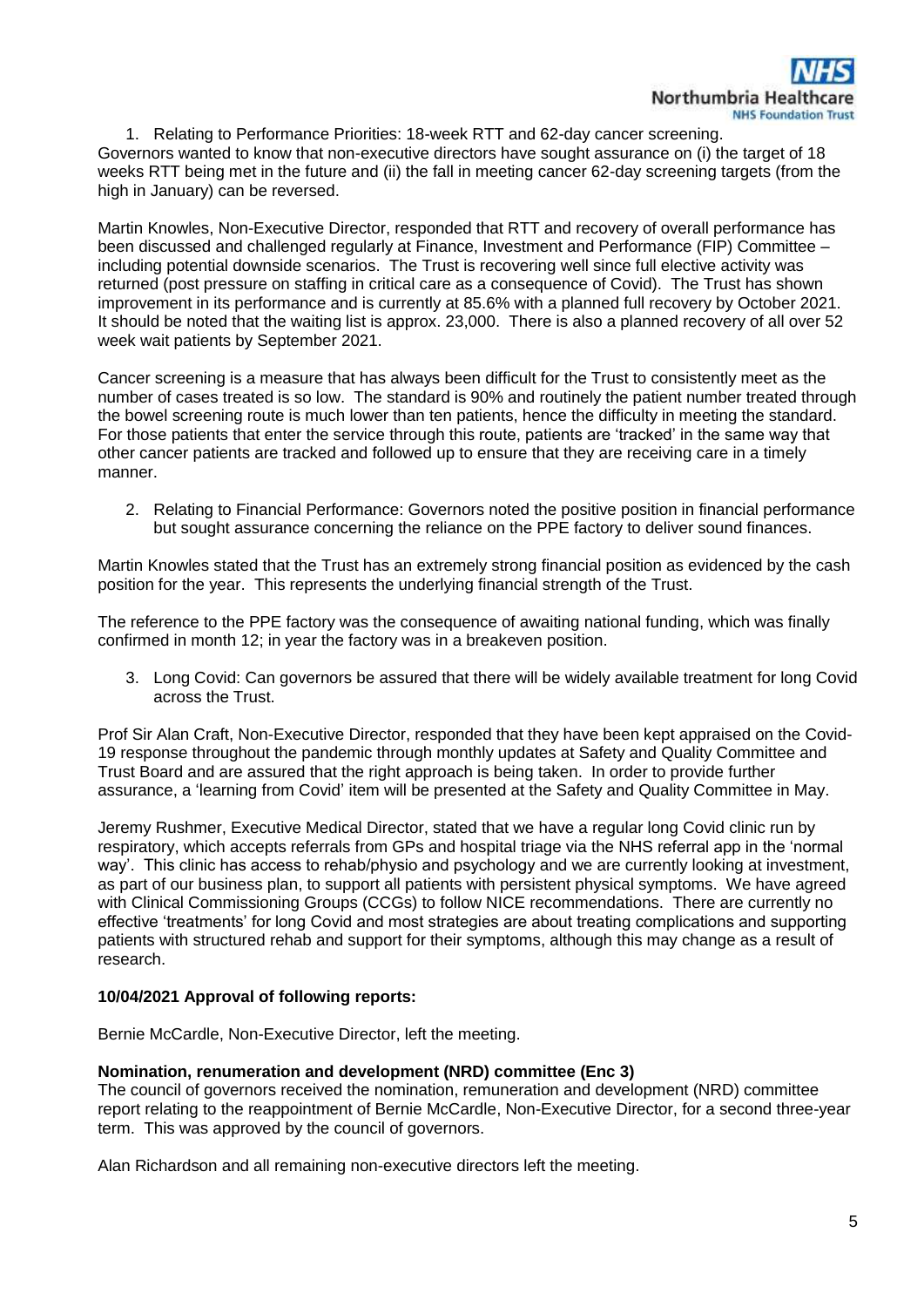

Sean Fahey, lead governor, advised that during the last NRD committee meeting the members received a verbal proposal from Sir James Mackey proposing that Alan Richardson, Chair, and all of the nonexecutive directors terms be extended by 12 months in order to allow continuity and consistency during this turbulent period. Sean stated that there had been comprehensive discussions at NRD committee, in which all of the committee members were in agreement with the proposal in principle, however required further information regarding the process for extending the contracts. It was therefore agreed that a further NRD committee meeting be held to receive further information on the proposal. He urged governors to support the proposal in principle, pending the process for the extensions being confirmed. This was approved by the council of governors.

Alan Richardson and the non-executive directors re-joined the meeting.

## **The following reports were received:**

## **Report of the governor external audit panel (GEAP) (Enc 4)**

### **Report of the membership strategy committee (Enc 5)**

# **Council of governors' casual vacancy paper (Enc 6)**

### **2021 governor election update (Enc 7)**

All reports were received and noted by the council of governors.

### **11/04/2021 Quality account**

Jeremy Rushmer, Executive Medical Director, outlined the annual planning process. Jeremy talked about the Trust's five-year strategic plan (2018 – 2023), which highlights our overall direction and what matters most and the annual plan 2021/22, which is linked to the five-year strategy and development of the clinical strategy. The quality account is a statutory requirement and how we inform the public of delivery of safety and quality priorities. This year's safety and quality objectives have been agreed for 2021/22, the annual report and corporate governance statement are complete and engagement with key stakeholders has been carried out.

The quality account 2020/21 is a look back at safety and quality priorities, provides a focus for 2021/22 and is a standard requirement for all trusts. It is written in line with annual reporting guidance and key measures and phrases must be used to make it auditable. The quality account includes information on mortality and preventable deaths as well as areas of achievement. Due to the Covid-19 pandemic, guidance has been issued stating External Audit (EA) assurance work on the quality account does not need to be undertaken for 2020/21, therefore no EA opinion on the quality account will be given this year and no governor selected local indicator will need to be chosen for the year. Jeremy stated that the process is underway and a draft account should be ready by mid-May 2021. The account will be circulated to stakeholders for formal opinion, prior to final submission, however, the date for submission to parliament is still to be confirmed.

Every year, the Trust, in collaboration with business units, governors and other stakeholders, identify a number of safety and quality priorities. For 2021/22 we have identified eight possible quality improvements, many of which build on previous improvement work. Jeremy listed the eight priorities, which include: access standards, outpatients, deteriorating patient, delirium, patient group directives, child and adolescent mental health services, patient experience and staff experience. Jeremy concluded by listing some additional key achievements in 2020/21 and highlighted some of the Trust's investments in patient care.

Sean Fahey, public governor for Blyth Valley, asked if explanations for the public could be included in the quality account, as the full account is very difficult to understand. Jeremy stated that it had to be written in a certain way for audit purposes. Claire Riley, Executive Director of Communications and Corporate Affairs, added that a summary guide is always produced, which highlights the key points.